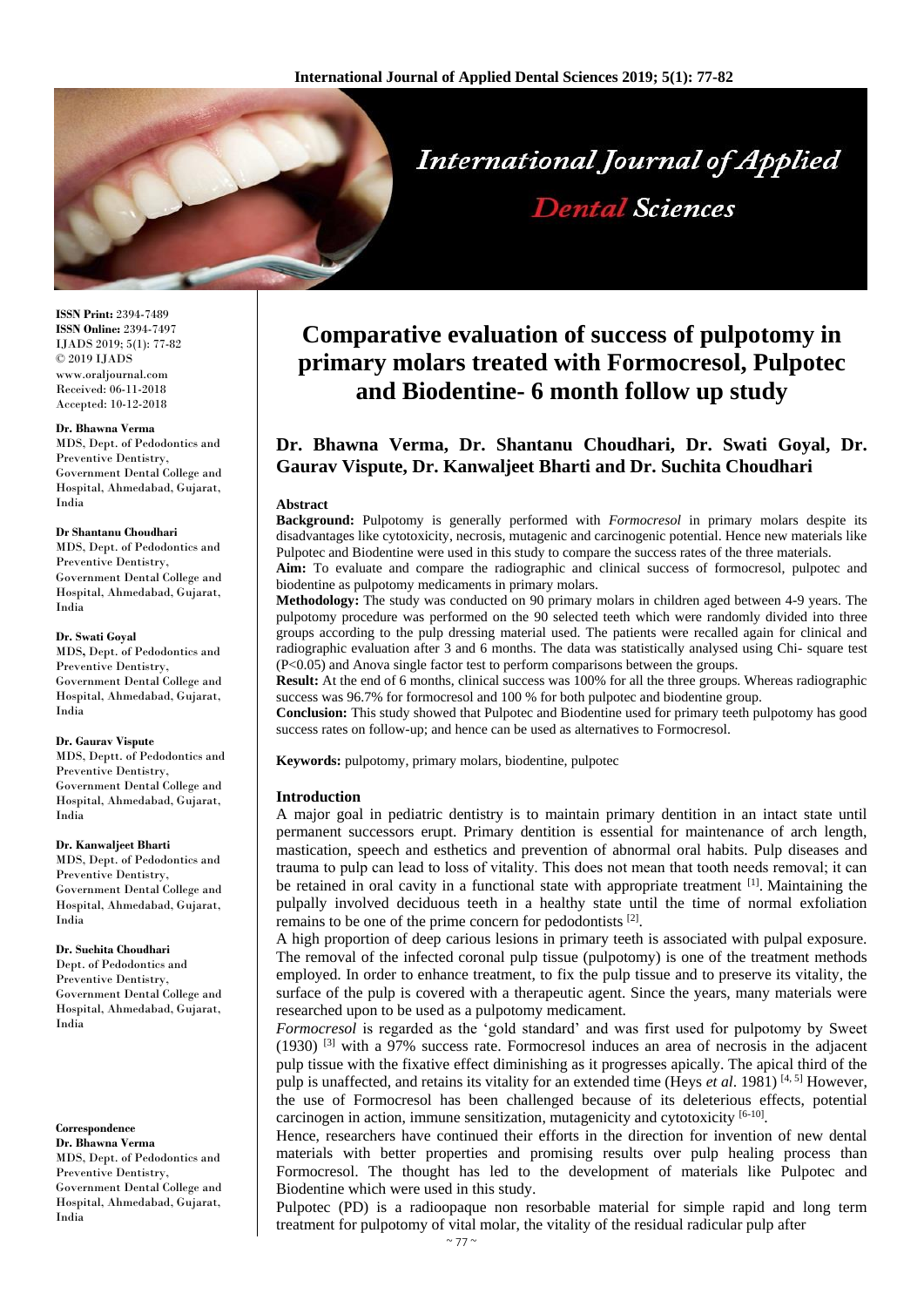treatment with Pulpotec is undisputable. Pulpotec is commercially available as resinous cement that contains polyoxymethylene, iodoform, dexamethasone acetate, formaldehyde, phenol, guaiacol, and excipient. Itacts by cicatrization of the pulpal stump at the chamber-canal interface, while maintaining the structure of underlying pulp [11] .

BiodentineTM (Septodont Ltd., Saint Maur des Fausse´s, France) is a new tricalcium silicate (Ca3SiO5) based inorganic restorative commercial cement and advertised as 'bioactive dentine substitute'. The material is claimed to possess better physical and biological properties compared to other tricalcium silicate cements such as mineral trioxide aggregate (MTA) and Bioaggregate<sup>TM</sup> (Bioaggregate)<sup>[12, 13]</sup> It is also used for single visit apexification procedures, direct and indirect pulp capping and perforation repair [14-16].

The success of a pulpotomy may also be influenced by the final restoration placed on the tooth [17]. Therefore in this study, we have given stainless steel crown as the final post op restoration for each tooth. The present study was aimed at evaluating the success of pulpotomy outcomes using Formocresol, Pulpotec and Biodentine; and comparing the efficacy of the agents used, both clinically as well as radiographically.

## **Materials and Methods**

It was a randomized, double blind, controlled clinical trial carried out in the Department of Pedodontics and Preventive Dentistry, Ahmedabad. The study design was approved by the ethical committee of Government Dental College and Hospital, Ahmedabad. The study was conducted on 90 primary molars in children aged between 4-9 years visiting the department. The patients with one or more restorable and vital primary molars with deep carious lesions and no relevant medical history were screened for inclusion in the study. The 90 teeth considered for the study were radiographed preoperatively and only those who fulfill the selection criteria were included in the study.

The definitive inclusion of the screened patients was done on the basis of the following criteria:

- Children aged 4-9 years
- Carious exposure of vital pulp
- No clinical evidence of pulp degeneration like history of spontaneous or nocturnal pain, tenderness to percussion, pathologic tooth mobility, swelling or fistulous tract.
- No radiographic evidence of pulp degeneration such as internal root resorption, external root resorption or furcal radiolucency.
- Presence of 2/3rd of root
- Teeth which can be restored
- Children with prior parental consent.

The patients screened for the study were excluded if they show any of the following signs:

- History of any systemic disease
- Teeth showing clinical or radiographic evidence of pulp degeneration
- Hemostasis not achieved within 5 minutes of pulp amputation, by direct contact with a wet cotton pellet prior to the material placement
- The remaining radicular tissue was non-vital (with suppuration or purulence necrosis)
- Selected deciduous teeth without permanent successor

The selected 90 molars were divided randomly into three groups of the pulpotomy medicaments. Each group consisted of 30 molar teeth as follows:

- **Group I:** Formocresol (Control group)
- **Group II:** Pulpotec (Study group)
- **Group III:** Biodentine (Study group)

Randomization of the pulpal medicament was achieved using the envelope draw method with each sealed envelope containing the name of a medicament.

The pulpotomy procedures were all performed by a single operator. Local anesthesia was induced using lidocaine hydrochloride 2% with 1: 100,000 epinephrine and rubber dam isolation was performed. Caries removal and deroofing of the pulpchamberwas performed using a high speed 330 carbide bur with ample water spray. The coronal pulp was amputated using a sterile sharp spoon excavator. The pulp chamber was irrigated with normal saline. Pulp hemostasis was achieved using a sterile wet cotton pellet applied for 2 to 3 minutes.

For *the Formocresol group*, a cotton pellet dipped in Buckley's formocresol and squeezed in a piece of cotton was placed in the pulp chamber for 1 minute (Fig. 1(a)). The pulp chamber was then covered with zinc oxide eugenol paste which was sealed with glass ionomer cement.

In the *Pulpotec group*, the treatment was provided in two visits. In the first visit and

according to the manufactures' instructions, pulpotomy was performed in the usual way. Afterremoval of the coronal pulp tissue, the powder and the liquid were mixed on a glass slab and blended until the mix reaches the consistency of a small, supple ball of putty. The ball was then inserted directly into the pulp-chamber. The cement was condensed with help of a plastic filling instrument (Fig. 1(b)) and later sealed with temporary cement. A cotton roll was placed between the 2 dental arches and the patient was asked to bite progressively yet firmly, so that the Pulpotec paste clings to the walls of the pulp-cavity as well as to the root canal orifices. The setting time of Pulpotec is approximately 7 hours. Hence the final restoration with glass ionomer cement was done the next day once the initial Pulpotec insert has set.

*Biodentine* is available in the form of a premeasured capsule and unit dose liquid form. Biodentine capsule was gently tapped on a hard surface (to diffuse powder); five

drops of liquid from the single dose dispenser were poured into the capsule which was placed in an amalgamator for 30 sec. The mixture of Biodentine was then introduced into the pulp chamber using amalgam carrier, and the procedure was completed as before. It was condensed tightly with a metal condenser (Fig.1(c)). After 12 minutes, once the biodentine was set, the access cavity was filled by restorative glass ionomer cement as the final restoration.

Each of the molar teeth was later restored with a stainless steel crown after 24 hours. All pulpotomized teeth were followed up clinically as well as radiographically (using periapical films size 2) by examiners other than the operator, who did not know which tooth received which material at 3 and 6 months (Fig.  $2(a)$  (b) and (c)).

The pulpotomized teeth were judged as clinically successful if they met the following criteria:

- Absence of pain
- No tender on percussion
- No swelling/sinus
- No pathological tooth mobility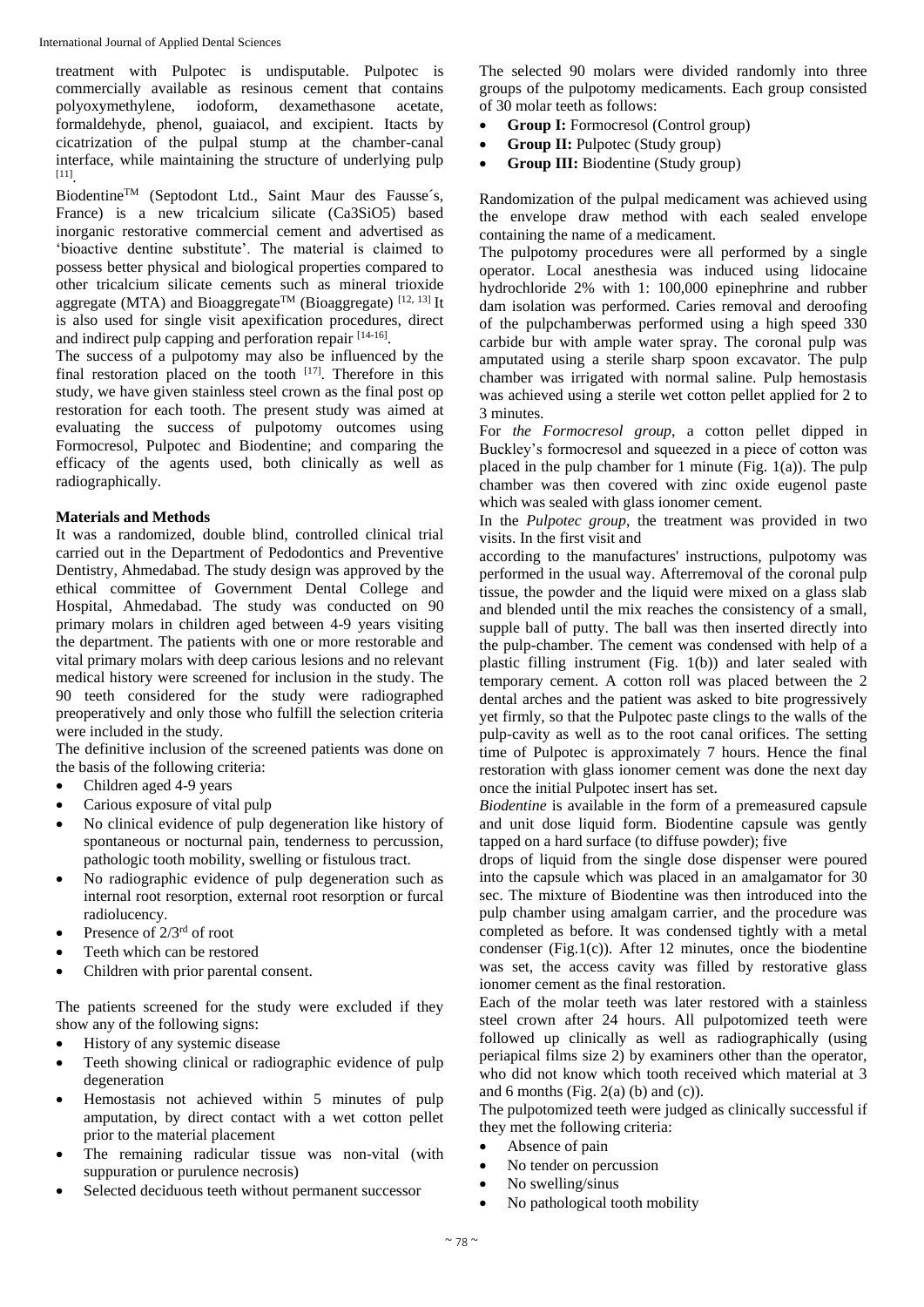The pulpotomized teeth were judged as radiographically successful if they met the following criteria:

- No loss of lamina dura
- Normal periodontal ligament space
- No external/internal resorption
- No periapical /furcation radiolucency



**Fig 1:** Application of: a) Formocresol, b) Pulpotec, c) Biodentine



**Fig 2:** (a) Formocresol pulpotomy in 85 (group I): (i) Pre-operative; (ii) Follow-up after 3 months; and (iii) Follow-up after 6 months



**Fig 2:** (b) Pulpotec pulpotomy in 75 (group III): (i) Pre-operative; (ii) Follow-up after 3 months; and (iii) Follow-up after 6 months



**Fig 2:** (c) Biodentine pulpotomy in 75 (group III): (i) Pre-operative; (ii) Follow-up after 3 months; and (iii) Follow-up after 6 months

### **Results**

A total of 62 patients were included in the study (32 males and 30 females). Overall 90/90 teeth were available for follow up at the 3 and 6 month intervals. Data was collected, tabulated and statistically analysed using Chi- square test at a level of significance P<0.05andAnova single factortest to perform comparisons between the groups. The percentage of mandibular teeth treated was higher than that of the maxillary molars. The most frequently treated tooth was mandibular second primary molar (52) followed by mandibular first primary molar (20), Maxillary second primary molar (10) and maxillary first primary molar (08). The baseline data of the study is summarized in table 1.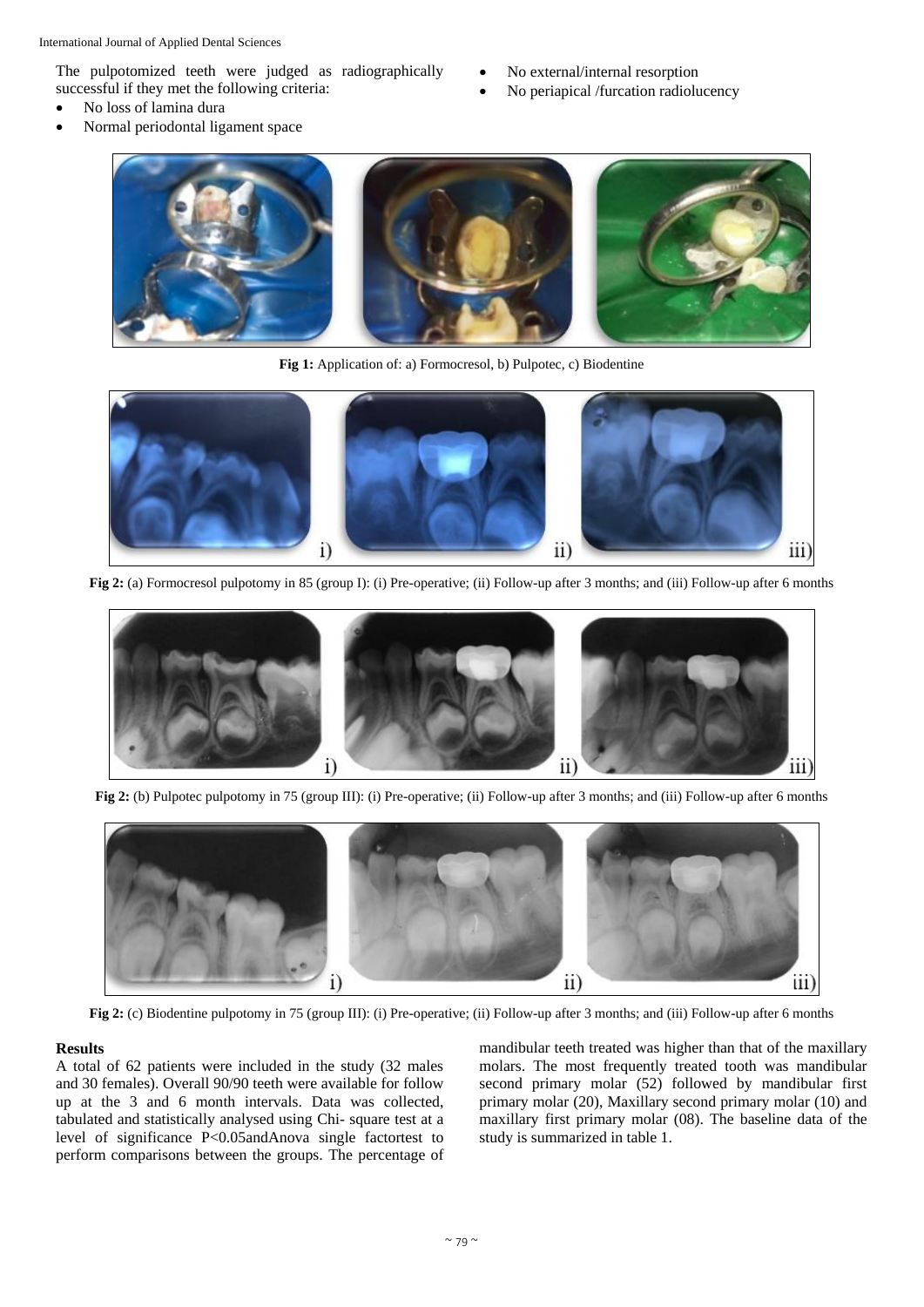**Table 1:** Baseline data of the study

| <b>Characteristic</b>  | <b>Classification and number treated</b> |  |  |
|------------------------|------------------------------------------|--|--|
| No. Of teeth treated   | 90 primary molars                        |  |  |
|                        | Male: $32$                               |  |  |
| No. According to sex   | Female :30                               |  |  |
|                        | $4 \text{ yrs}:6$                        |  |  |
| No. According to age   | $5 \text{ yrs}:12$                       |  |  |
|                        | 6 yrs: 20                                |  |  |
|                        | $7$ yrs:11                               |  |  |
|                        | $8$ yrs: $8$                             |  |  |
|                        | $9$ yrs: $4$                             |  |  |
| Mean age               | $6.49$ vrs                               |  |  |
|                        | Maxillary molars: 18                     |  |  |
| No. According to arch  | Mandibular molars: 72                    |  |  |
|                        | Maxillary first primary molar :8         |  |  |
| No. According to molar | Maxillary second primary molar :10       |  |  |
| type                   | Mandibular first primary molar :20       |  |  |
|                        | Mandibular second primary molar:52       |  |  |

The above comparisons concluded that the subjects of the three groups were age and sex matched and comparable (p value  $> 0.05$ ) and hence may not influence the study primary outcomes. The demographic characteristics of each group are summarized in the table no. 2.

**Table 2:** Basic characteristics of each group

| <b>Characteristic</b> | Formocresol<br>group<br>$(number/\%)$ | <b>Pulpotec</b><br>group<br>$(number/\%)$ | <b>Biodentine</b><br>group<br>$(number/\%)$ |  |
|-----------------------|---------------------------------------|-------------------------------------------|---------------------------------------------|--|
| Age $(yrs)$           |                                       |                                           |                                             |  |
| $Mean + SD$           | $6.06 + -1.36$                        | $6.67 + -1.49$                            | $6.73 + -1.25$                              |  |
| Sex:                  |                                       |                                           |                                             |  |
| Males                 |                                       | 09                                        |                                             |  |
| Females               | ገባ                                    | 12                                        |                                             |  |

Clinical success of the three pulpotomy medicaments is depicted in table 3 and graph 1. Radiographic success is shown in table 4 and graph 2.

**Table 3:** Clinical success of each group at follow up evaluation

|              | Formocresol<br>Clinical success (Failure/Success)(Failure/Success)(Failure/Success) value | <b>Pulpotec</b> | <b>Biodentine</b> | D |
|--------------|-------------------------------------------------------------------------------------------|-----------------|-------------------|---|
| At 3 months  | 0/30                                                                                      | 0/30            | 0/30              |   |
| At 6 months  | $\frac{0}{30}$                                                                            | 0/30            | 0/30              |   |
| % of success | 00                                                                                        | 0 <sup>0</sup>  | '00               |   |



**Graph 1:** Clinical success rates of the three medicaments at 3 and 6 month follow up period

**Table 4:** Radiographical success of each group at follow up evaluation

| Radiographic success | <b>Formocresol</b><br>(Failure/Success) | <b>Pulpotec</b><br>(Failure/Success) | <b>Biodentine</b><br>(Failure/Success) | <b>P</b> value |
|----------------------|-----------------------------------------|--------------------------------------|----------------------------------------|----------------|
| At 3 months          | 0/30                                    | 0/30                                 | 0/30                                   | -              |
| At 6 months          | /29                                     | 0/30                                 | 0/30                                   | 0.364          |
| % of success         | 96.7                                    | 100                                  | 100                                    |                |



**Graph 2:** Radiographical success rates of the three medicaments at 3 and 6 month follow up period

### **Discussion**

Vital pulpotomy is considered as a one-stage procedure with the objective of preserving the vitality, function of the remaining radicular portion of pulp and maintain it asymptomatic without adverse clinical signs or symptoms such as sensitivity, pain, or swelling. So the ideal requisites of any pulpotomy material should be bactericidal, harmless to

the pulp and surrounding structures, promote healing of remaining radicular pulp without interfering with the physiologic root resorption and not possess any toxicity [18].

In the present study, formocresol was selected as the control group because inspite of its reported adverse effects it is still considered by many to be the gold standard for pulpotomy and thus was used as a control agent  $[3, 6, 7]$  Pulpotec and biodentine possess anti-inflammatory and regenerative properties, respectively, thus these two materials were chosen as the experimental group to assess their efficacy as the pulpotomy medicament. Biodentine possess better sealing properties and hence can be used as the final restorative material also [11, 16].

Children between 4 to 9 years of age with at least one primary molar with deep caries were selected for this study, irrespective of their sex, race and economic or social background. This age group was selected taking into consideration the lack of cooperation in younger age group and physiological root resorption in the elder ones.

In the present study, the selection and treatment of teeth were done in accordance to the AAPD guidelines on pulp therapy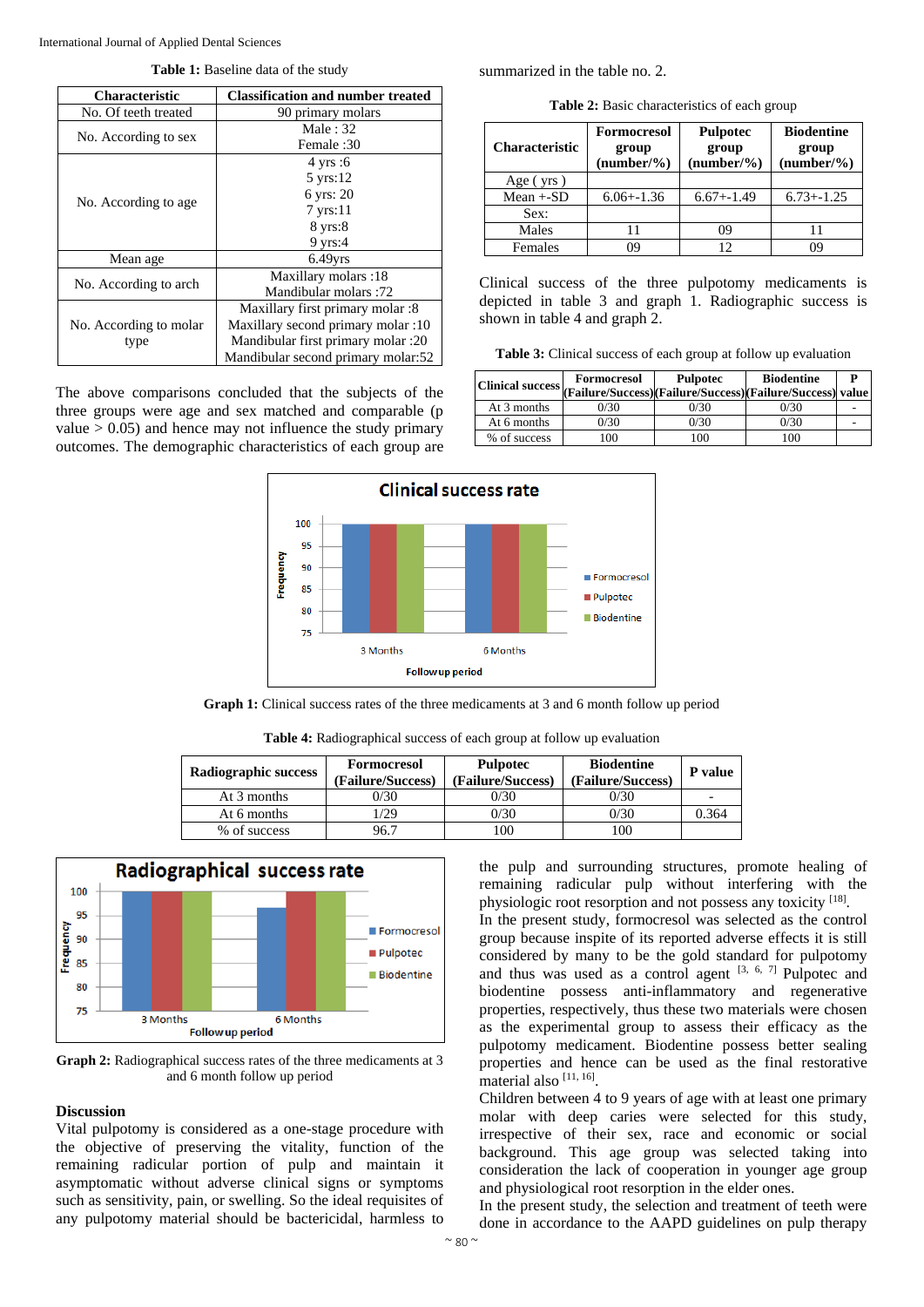International Journal of Applied Dental Sciences

for primary teeth and immature permanent teeth, [19] as case selection is avery crucial factor in clinical studies involving pulpotomy, especially when young children are the subjects. The first and second primary molars of either arch were included in this study.

To remove the influence of such confounding variables, the definitive selection in the present study was done intraoperatively. Screened teeth with evidence of insufficient hemostasis or a recommencement of bleeding were excluded from the study. <sup>[20]</sup> In the present study, in order to standardize the treatment procedures, rubber dam isolation was used in all pulpotomies. For standardization, all pulpotomized primary molars in the present study were restored with SSCs.

All pulpotomized teeth were followed up clinically and radiographically at 3 and 6 months by two investigators other than the operator, who were blinded to the material being evaluated. After 6 month follow up period, the results of the present study showed 100% clinical success rate for all Formocresol, Pulpotec and for Biodentine treated pulpotomized teeth. The high success rates could be attributed to proper case selection, proper isolation, high aseptic standards, correct protocols and appropriate use of the three medicaments. There were no signs of clinical failure in the any of the three groups.

The high success rates of formocresol in this study are in accordance with the success rates observed with other studies at 6 months follow up.  $[1, 20, 21]$  The high success rates of formocresol is attributed to its antiseptic and fixative properties. However the results are not in accordance with the study by Z. Dahan.  $[22]$  Omar EL *et al* (2016)  $[23]$  studied biodentine and formocresol as pulpotomy agents for primary teeth. In his study, he concluded that both the materials showed favourable radiographic and clinical outcomes at 6 month follow up period without any significant difference in which both the groups showed 100% success rates both clinically and radiographically. In his study, the only radiographic feature which was present at the follow up was pulp canal obliteration in both the groups at the follow up evaluation in contrast with the present study.

Clinically, the success rate of pulpotec obtained in this study was 100%. Pulpotec (PD) is composed of powder (polyoxymethylene, iodoform, and zinc) and liquid (dexamethasone acetate, formaldehyde, phenol, guaiacol, and subsidiary substances). The addition of pharmacological constituents will make sure that the treatment is aseptic treatment, induces cicatrization of the pulpal stump at the chamber-canal interface, whilst maintaining the structure of the underlying pulp, and also avoids the numerous failures that have been noted with total pulpectomy [24] . B Sunitha *et al*. (2017) [25] reported 94%success rates with pulpotec clinically.

At the three month follow up period, no radiographic findings were detected in any of the three groups. At 6 month evaluation, one tooth in formocresol showed widening of periodontal ligament. However, it was not associated with any external root resorption, inter radicular radiolucency radio graphically or with clinical signs and symptoms of pulp degeneration. Hence PDL widening occurring all alone cannot be considered as a failure.In the pulpotec group, no tooth showed periodontal ligament widening. There were no abnormal radiographic findings in the bio dentine group in the entire follow up periods which is in accordance with the study by Omar El *et al*. (2016 [23]

The results of current study showed that there was no statistically significant difference between the groups

 $(p>0.05)$ . Hence both the agents can be used as alternative pulpotomy agents to formocresol in primary teeth.

The present study has been designed to overcome potential bias and confounding variables as much as possible. Still we recognize some factors as minor limitations which might be curtailed in future studies. The main limitations being smaller sample size and shorter follow up period. Unfortunately, the three materials were of different types, requiring different protocols and manipulations, the examiners's cognitive bias for either pulpotomy material could not be eliminated in this study.

As already mentioned, the findings of the present study suggest that biodentine and pulpotec can be used as substitutes to formocresol as pulpotomy medicaments. It however necessitates further clinical and histologic studies to be carried out with a longer follow up period to make definitive conclusions as the 6-month follow-up of patients as in our study is rather short for evaluating the outcome of pulpotomy and success rate. This study might provide a basis for further studies in this field with a long-term follow-up and more participants.

# **Conclusion**

- The present study shows that the clinical and radiographic success rates of Biodentine and Pulpotec is similar to that of Formocresol for primary molars over a 6 month follow up period. Hence it can be concluded that Biodentine and Pulpotec can be used as reliable alternatives to Formocresol for the pulpotomy procedures in primary teeth.
- However, further *clinical* and *histologic* research is suggested, with a *longer follow up* period and a *larger sample size* to draw a definitive conclusion.

# **References**

- 1. Godhi B. Effects of mineral trioxide aggregate and formocresol on vital pulp after pulpotomy of primary molars: An *in vivo* study; Contemp Clin Dent. 2011; 2(4):296-301
- 2. Ghajari MF. Comparison of pulpotomy with formocresol and MTA in primary molars: a systematic review and metaanalysis; IEJ Summer 2008; 3(3).
- 3. Sweet CA. Procedure for treatment of exposed and pulpless deciduous teeth. J Am Dent Assoc. 1930; 17:1150-53,
- 4. David R Myers. Tissue changes induced by the absorption offormocresol from pulpotomy sites in dogs; Pediatr Dent, 1983
- 5. Omar El-Meligy. Histological evaluation of electrosurgery and formocresol pulpotomy techniques in primary teeth in dogs; The Journal of Clinical Pediatric Dentistry 2001; 26(1).
- 6. Paula Jane Waterhouse. "New Age" Pulp Therapy: Personal Thoughts on a Hot Debate; Pediatric dentistry v 2008; 30(3).
- 7. BLewis B. Formaldehyde in dentistry: a review of mutagenic and carcinogenic potential; JADA, 1981, 103.
- 8. Huey-Wen Jeng. Comparison of the cytotoxicity of formocresol, formaldehyde, cresol, and glutaraldehyde using human pulp fibroblast cultures. Pediatric dentistry. 1987, 9
- 9. Zarzar PA. Formocresol mutagenicity following primary tooth pulp therapy: an *in vivo* study; Journal of Dentistry 2003; 31:479-485
- 10. Lewis B. The obsolescence of formocresol.- Journal of